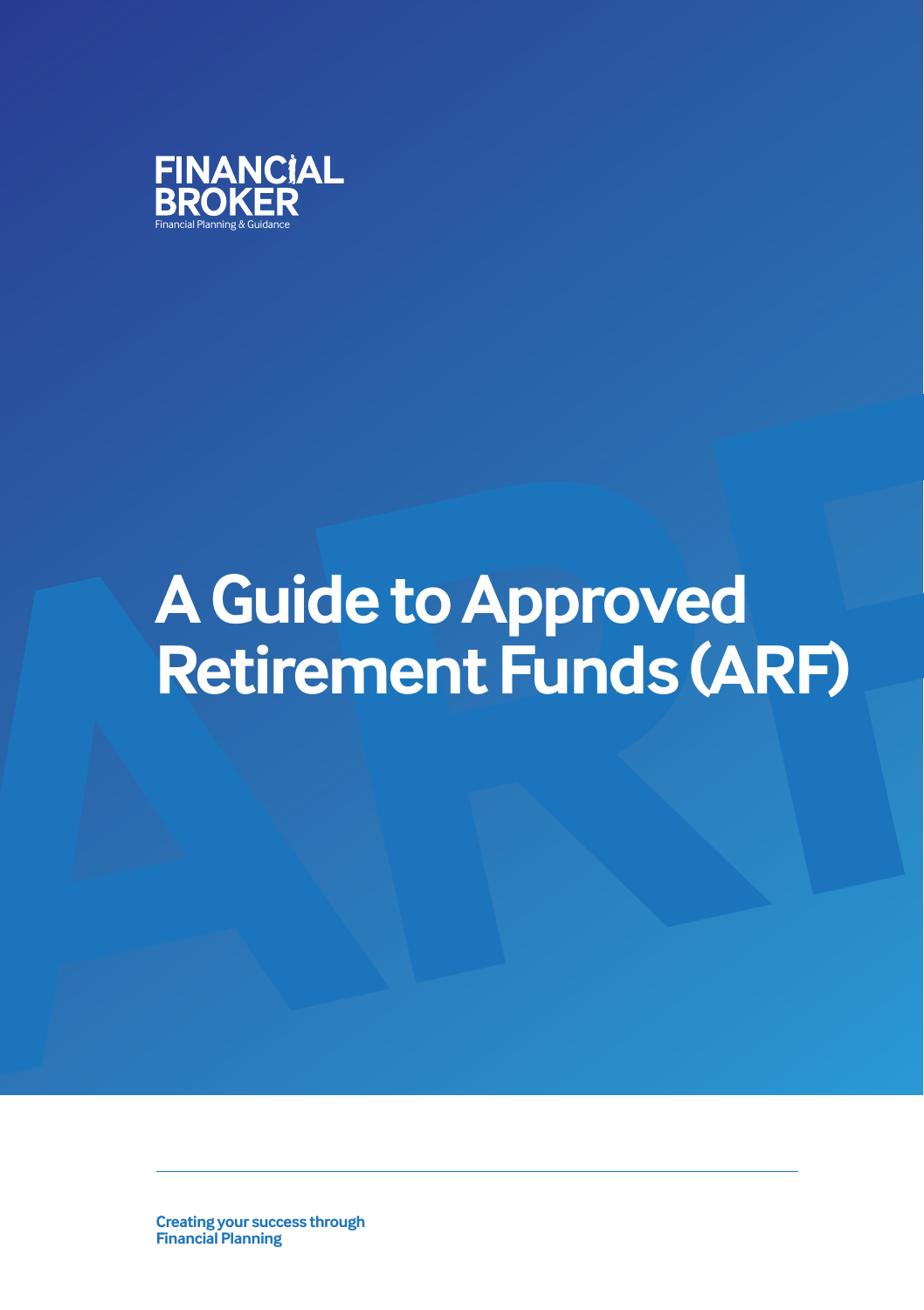## **A Guide to Approved Retirement Funds**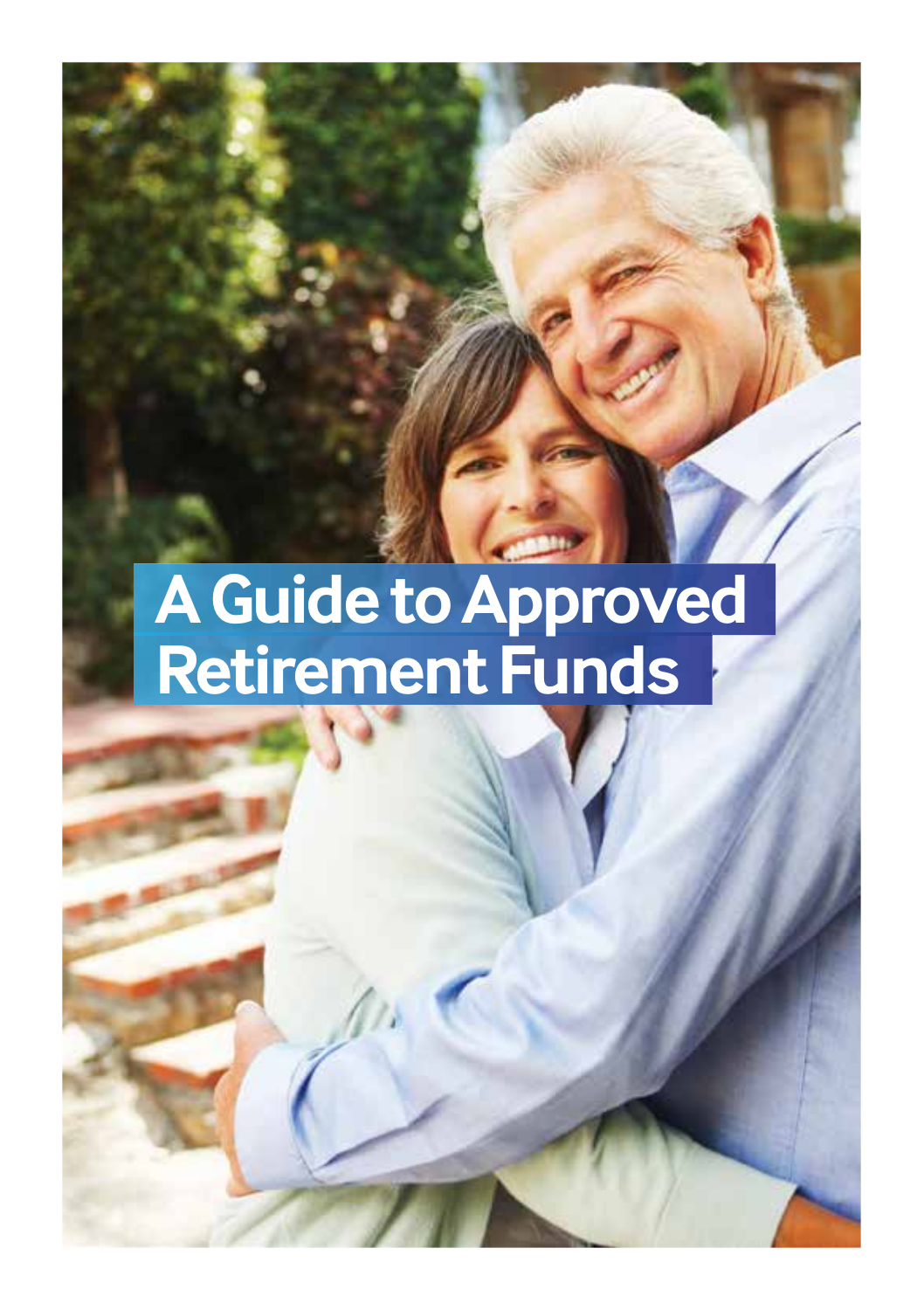## **Contents**

| I'm approaching retirement, what are my financial options?    | 02              |
|---------------------------------------------------------------|-----------------|
| What is a Financial Broker?                                   | 03              |
| Why would I need to use a Financial Broker?                   | 03              |
| What is an ARF?                                               | 05              |
| What is an AMRF?                                              | 05              |
| What retirement arrangements are eligible for the ARF option? | 06              |
| How do I decide where to invest my ARF?                       | 08              |
| How your Financial Broker can help you with this choice       | 09              |
| What are the withdrawal options for ARFs?                     | 09              |
| What are the withdrawal options for AMRFs?                    | 10 <sup>°</sup> |
| What are the advantages and disadvantages of an ARF?          | 11              |
| What are the main differences between an ARF and an annuity?  | 14              |
| What happens to my ARF when I die?                            | 15              |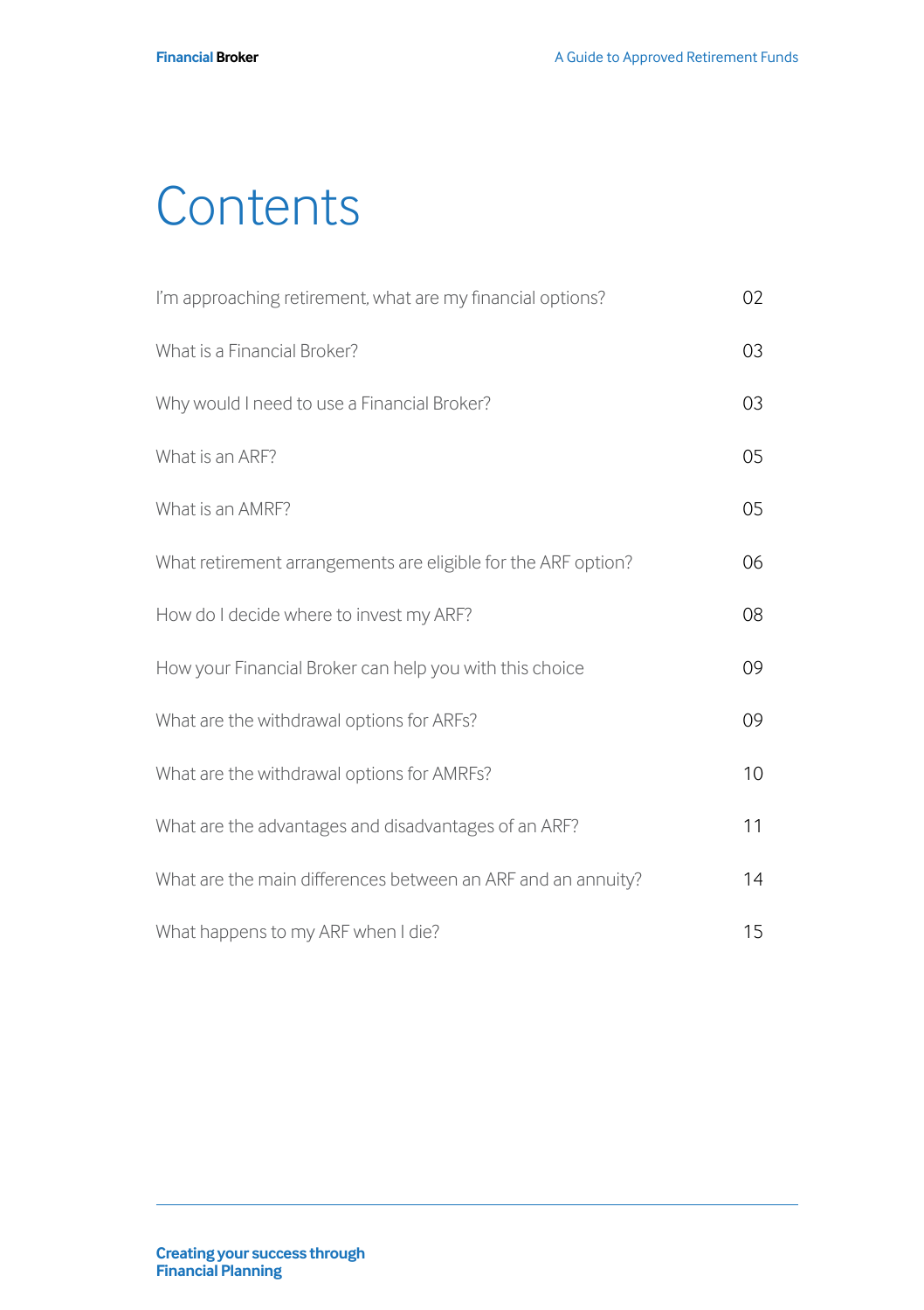Any decision you make at this time can have far-reaching implications on the quality of your retirement

**Pensions**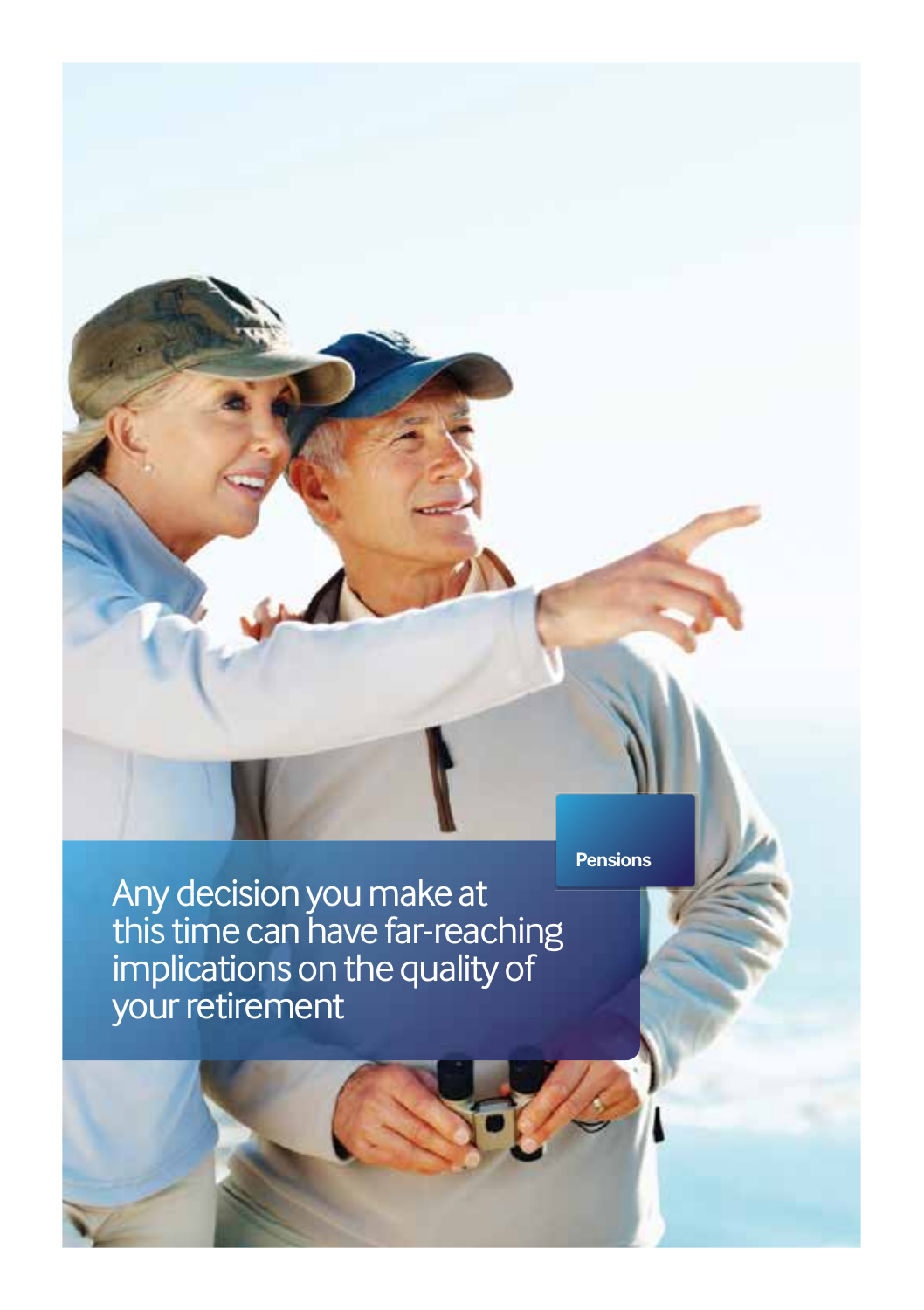#### I'm approaching retirement, what are my financial options?

The months leading up to your retirement are a busy time as you make plans to secure your financial future. One of the most important decisions you will make during this time is what to do with your retirement fund once you retire.

You have a number of options. You will usually be able to take part of your retirement fund as a lump sum; some, or all of this lump sum, may be taken taxfree. Then, provided you meet certain criteria, you can use the remainder of your retirement fund in the following ways:

- Buy an annuity a regular guaranteed income for the rest of your life
- Re-invest it in an Approved Retirement Fund (ARF) and/or an Approved Minimum Retirement Fund (AMRF)
- Take as a taxable cash lump sum subject to PAYE

Any decision you make at this time can have far-reaching implications on the quality of your retirement. It is advisable to seek out impartial advice from an expert, a Financial Broker, who can guide you on the best choice for you based on your personal circumstances, financial goals and your attitude to and capacity for investment risk.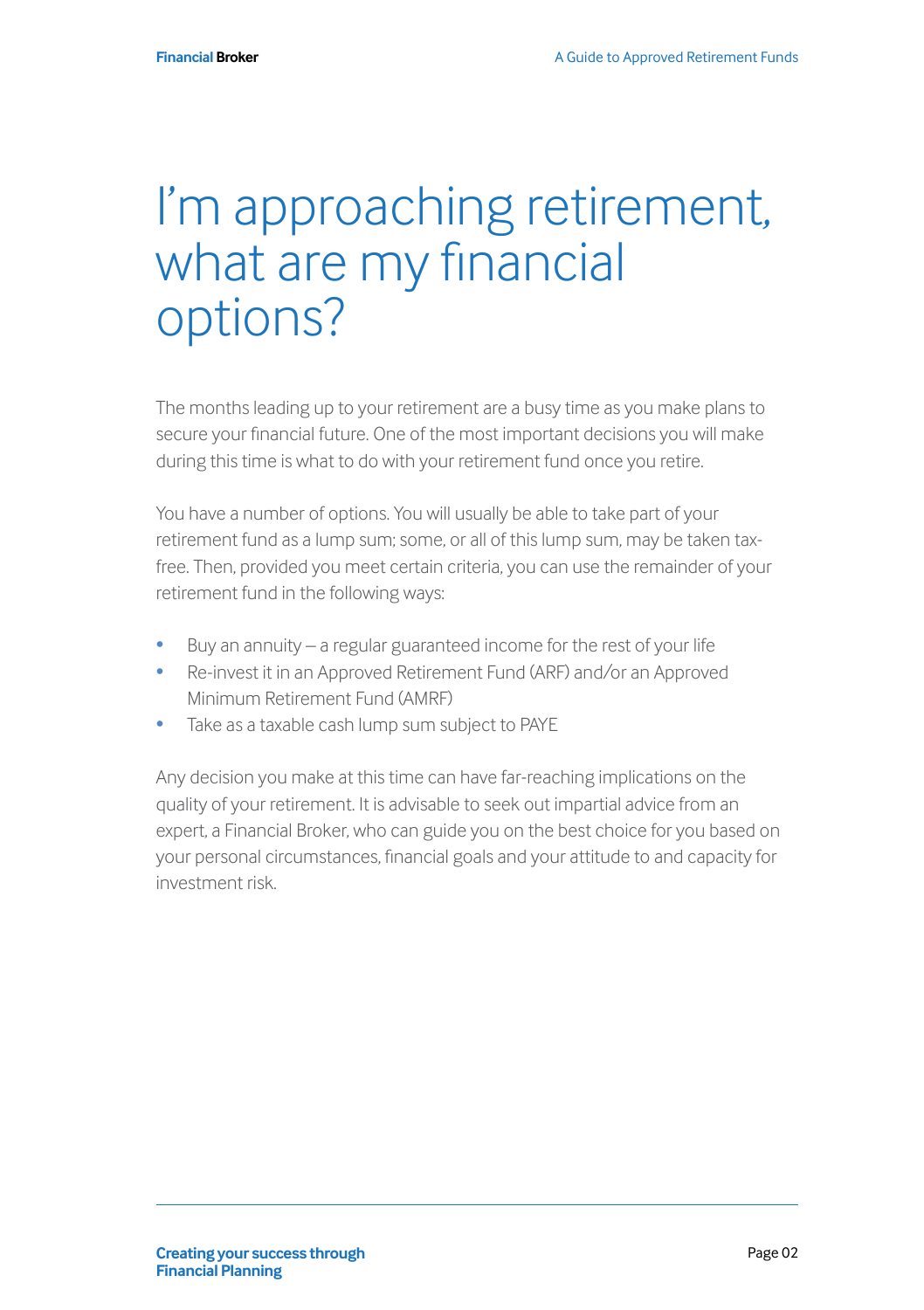## What is a Financial Broker?

A Financial Broker is an expert in financial matters who works with you to understand your financial goals and helps you create a plan to meet those goals. In helping you to prepare for your retirement, your Financial Broker will research your options including annuities, ARFs and AMRFs that meet your needs from the range of companies they deal with, providing you with a "fair analysis" of the market.

#### Why would I need to use a Financial Broker?

Choosing the right option for your retirement can be a daunting task. Your Financial Broker will be able to explain the choices available to you in simple language allowing you to make an informed decision.

Your Financial Broker will get to know you, your personal and financial circumstances, retirement plans and your attitude to and capacity for risk – products like ARFs for example, contain a certain level of risk that you need to be aware of.

Your Financial Broker will guide you through the process of setting up your ARF or annuity and help you to make sense of charges, tax obligations and rates. They will advise and assist you in developing a well researched and structured investment strategy for your ARF that is compatible with your attitude to and capacity for risk and is designed to achieve your goals as far as possible. Ultimately, your Financial Broker will ensure you choose the product best suited to you.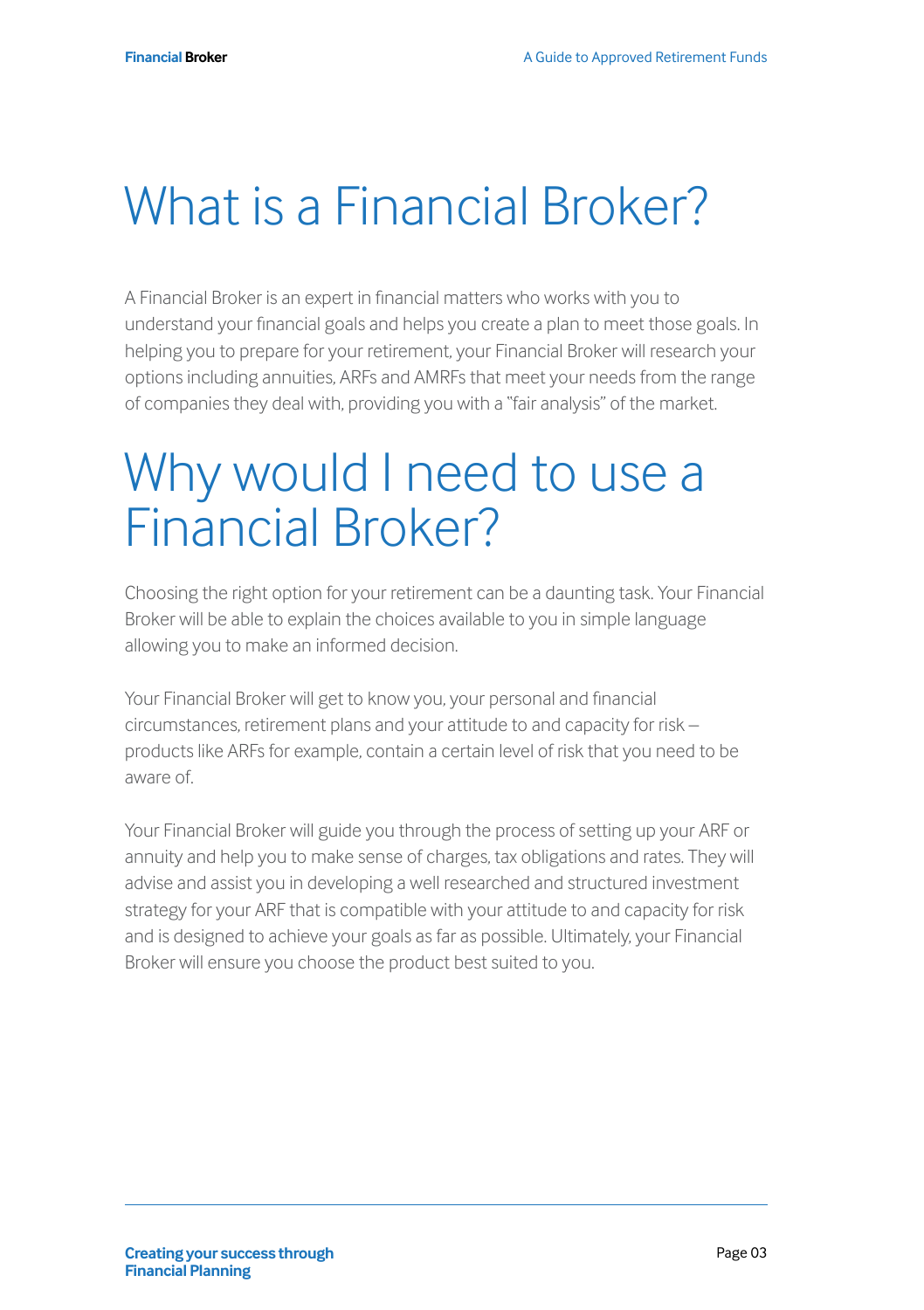Ultimately, your Financial Broker will ensure you choose

**Financial Broker**

the product best suited to you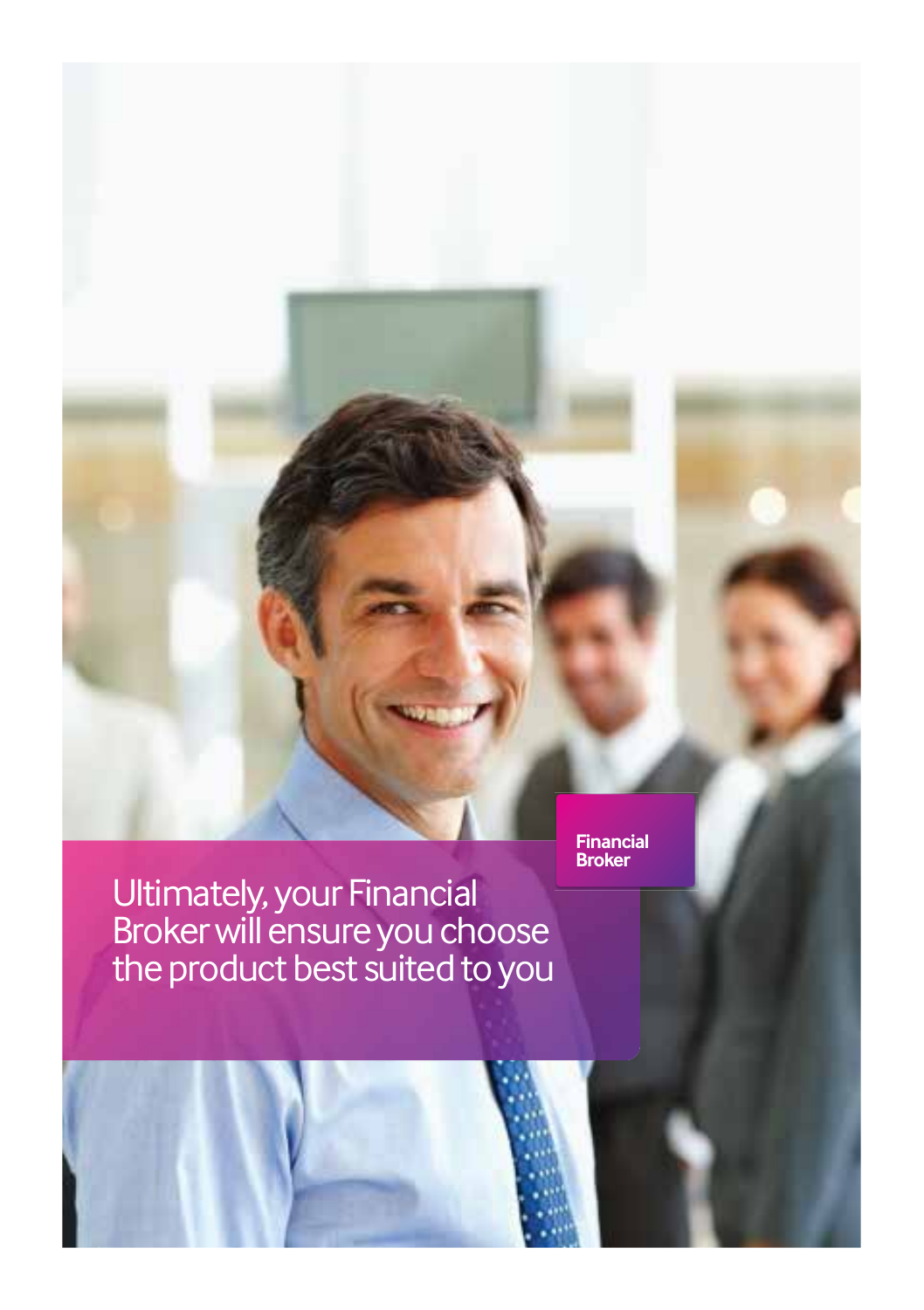## What is an ARF?

An ARF is a flexible investment fund that you own personally and can manage and control during retirement. With an ARF you can invest the balance of your retirement fund, after you have taken your lump sum at retirement, in a wide range of different investment funds. You can also make withdrawals from your ARF as you need to (you must withdraw a minimum of 4% of your fund each year from the year you first reach 61. The minimum withdrawal will increase to 5% from the year you reach 71.). And because you own your fund, you can leave the balance to your dependants when you die.

Before you invest in an ARF, you must meet one of the following conditions:

- You must be in receipt of a guaranteed pension income payable for life of at least €12,700 a year.
- You must already have invested at least €63,500 of your retirement funds in an AMRF or in the purchase of an annuity.

## What is an AMRF?

An AMRF is similar to an ARF, but with three key differences:

- The maximum you can invest in an AMRF is €63,500 and you can only have one AMRF at any time.
- You can make a withdrawal of up to 4% of your fund each year. No other withdrawals can be made until age 75 or you start receiving a guaranteed pension income payable for life of at least €12,700 a year..
- You are not required to take a minimum withdrawal from your AMRF each year, even if you are aged 61 or over in that year.

As soon as you reach the age of 75 or earlier if you can prove you are in receipt of a guaranteed annual pension of at least €12,700 per year payable for life, your AMRF converts automatically into an ARF.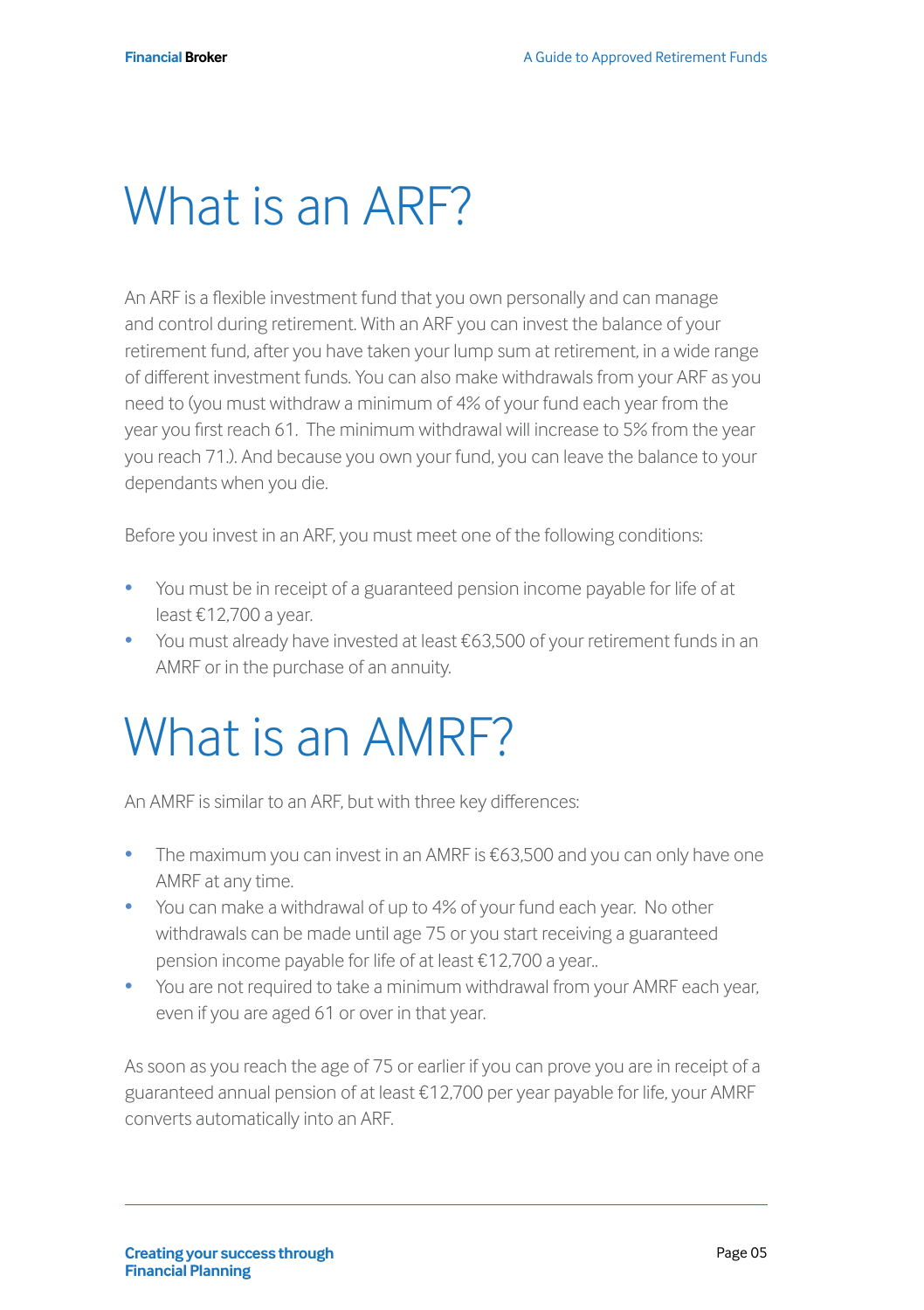#### What retirement arrangements are eligible for the ARF option?

Your Financial Broker will advise you about the types of retirement arrangement from which funds can be transferred to an ARF and/or AMRF at retirement. The eligible arrangements are:

- Personal Retirement Savings Accounts (PRSAs).
- Personal Pension Plans.
- Employer defined contribution occupational pension schemes, whose rules provide the ARF option to retirees. (The option does not apply to Defined Benefit (DB) arrangements.)
- Buy-Out Bonds, where the bond was funded by a transfer value from a defined contribution occupational pension scheme.
- Existing ARFs you can transfer from one ARF to another.
- AVCs (additional voluntary contributions) and PRSA AVCs.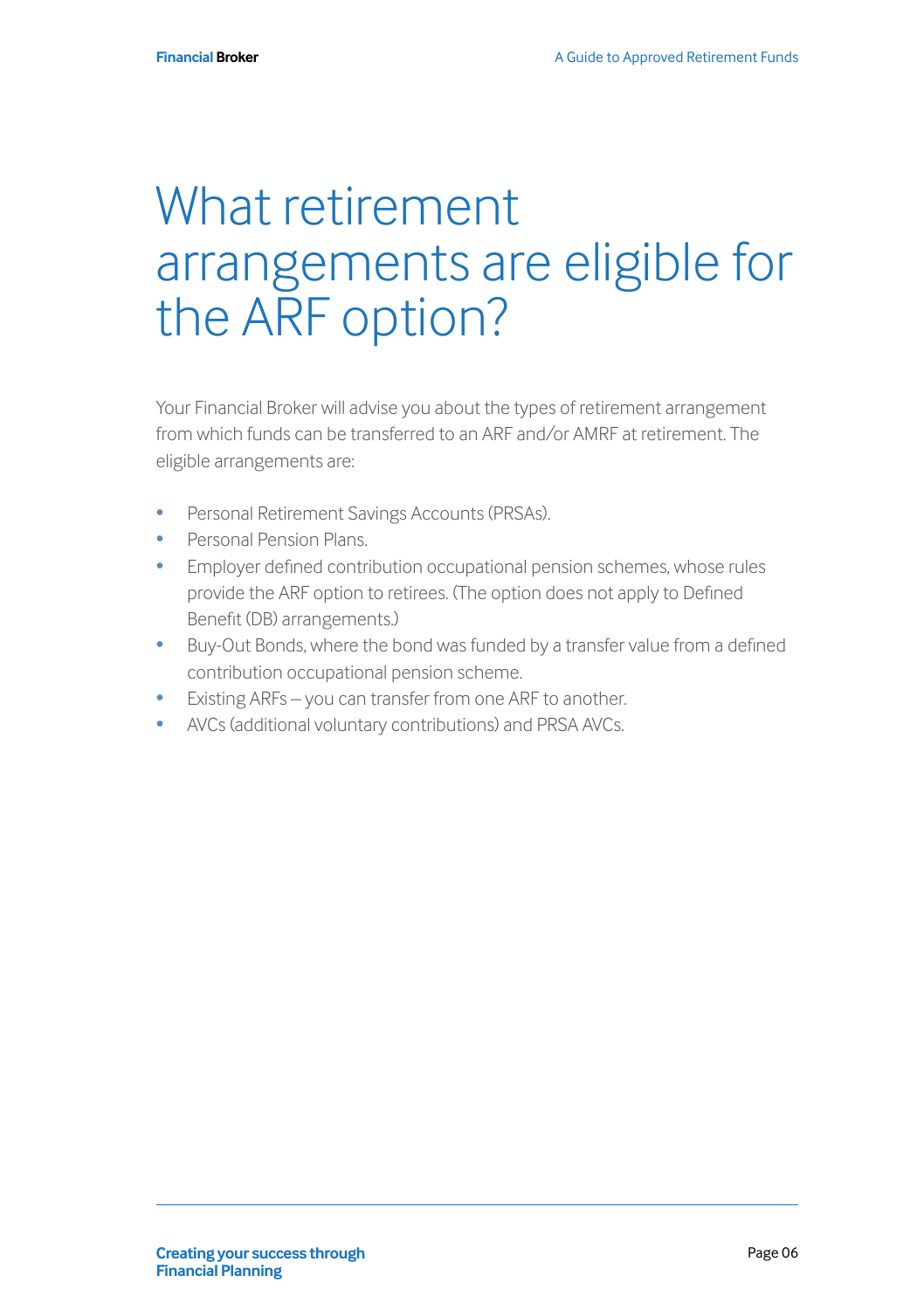**Valuable Advice**

Because you may be relying on your ARF as an important source of income in retirement, it's vital that you invest it wisely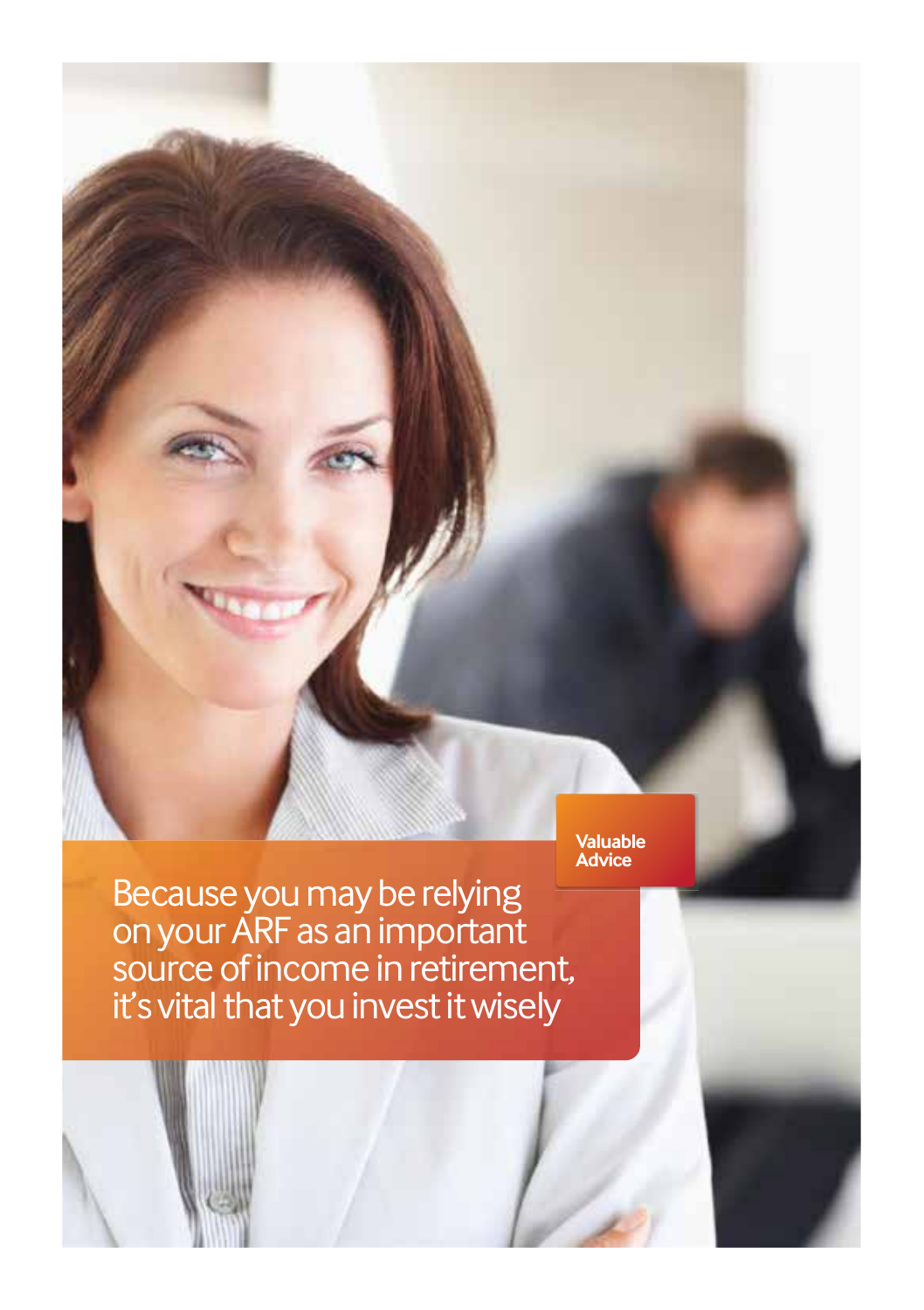## How do I decide where to invest my ARF?

Because you may be relying on your ARF as an important source of income in retirement, it's vital that you invest it wisely. There are many options available to you, from low and high risk funds investing in particular types of assets, to managed or mixed funds investing in a spread of assets and self-directed funds where you choose the funds or assets in which you invest. The ARF you decide to invest in should offer you a diversified range of investment options that can meet your changing circumstances over time.

Any choice you make should be based on the level of investment risk you are comfortable with and should take into account your financial circumstances and goals. It is important to understand that the value of your ARF can fall as well as rise, depending on which funds or assets you invest in.

By choosing lower risk investments, your aim may be to protect your initial investment from large capital losses. However a low risk investment approach runs a risk, in the long term, of your ARF fund running out of capital due to the requirement to withdraw a minimum amount each year. From age 61 the minimum withdrawal amount is 4% of the value of your fund and will increase to 5% from the year your reach 71. If your ARF is not growing by at least this amount per year while you are drawing down this regular income from it , its capital value will fall and eventually, in the longer term, it could run out of money.

Higher risk investments offer the prospect of higher returns to fund the minimum yearly withdrawal amount, preserving the long term capital value of your ARF. However with higher risk investments, your fund could be open to large capital losses from time to time when investment markets fall.

Your Financial Broker will work with you to find the appropriate balance between funding the minimum yearly withdrawal amount, your longer term investment requirement to preserve your ARF capital for yourself and dependants and your attitude to and capacity for investment risk.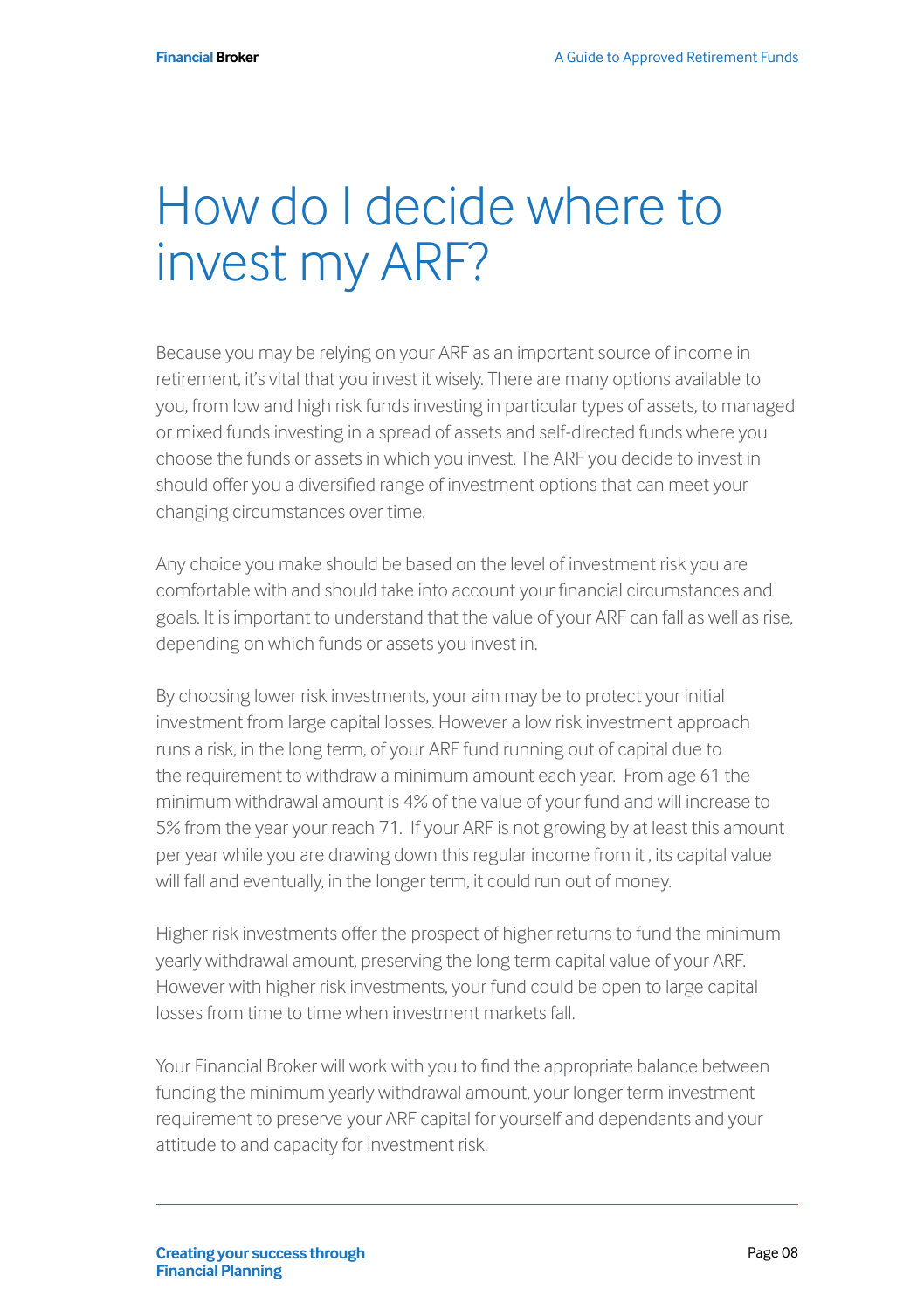#### How your Financial Broker can help you with this choice

Your Financial Broker will get to know you, your financial needs, attitudes to and capacity for investment risk and ultimate goals. They will guide you through the basic elements of investing – risk and return, diversification and your own attitude to and capacity for risk – and ensure you understand what's at stake.

With help from your Financial Broker you can create a diversified range of investments within your ARF. This means you can spread your money in a way that suits your needs and is in line with your risk and return expectations.

### What are the withdrawal options for ARFs?

You will be able to take regular and occasional withdrawals from your ARF at any time. However, if you are aged 61 or over in a year, you are required to withdraw a minimum of 4% of your fund each year. This amount will increase to 5% from the year you reach 71. If the total value of your ARFs and Vested PRSAs is more than €2,000,000 then you are required to withdraw a minimum of 6% from the year you reach 61. Most ARF product providers will pay the minimum withdrawal out to you if you are aged 61 or over in that year, unless you request otherwise.

It's important to note that regular withdrawals may not be payable for life: the value of your fund can fall as well as rise and the withdrawals you take could reduce your fund quicker than expected if investment market conditions are poor. It is possible that your ARF fund could run out of capital, and hence regular income, before you die.

A withdrawal from an ARF will be subject to income tax, PRSI (up to age 66) and the Universal Social Charge (USC).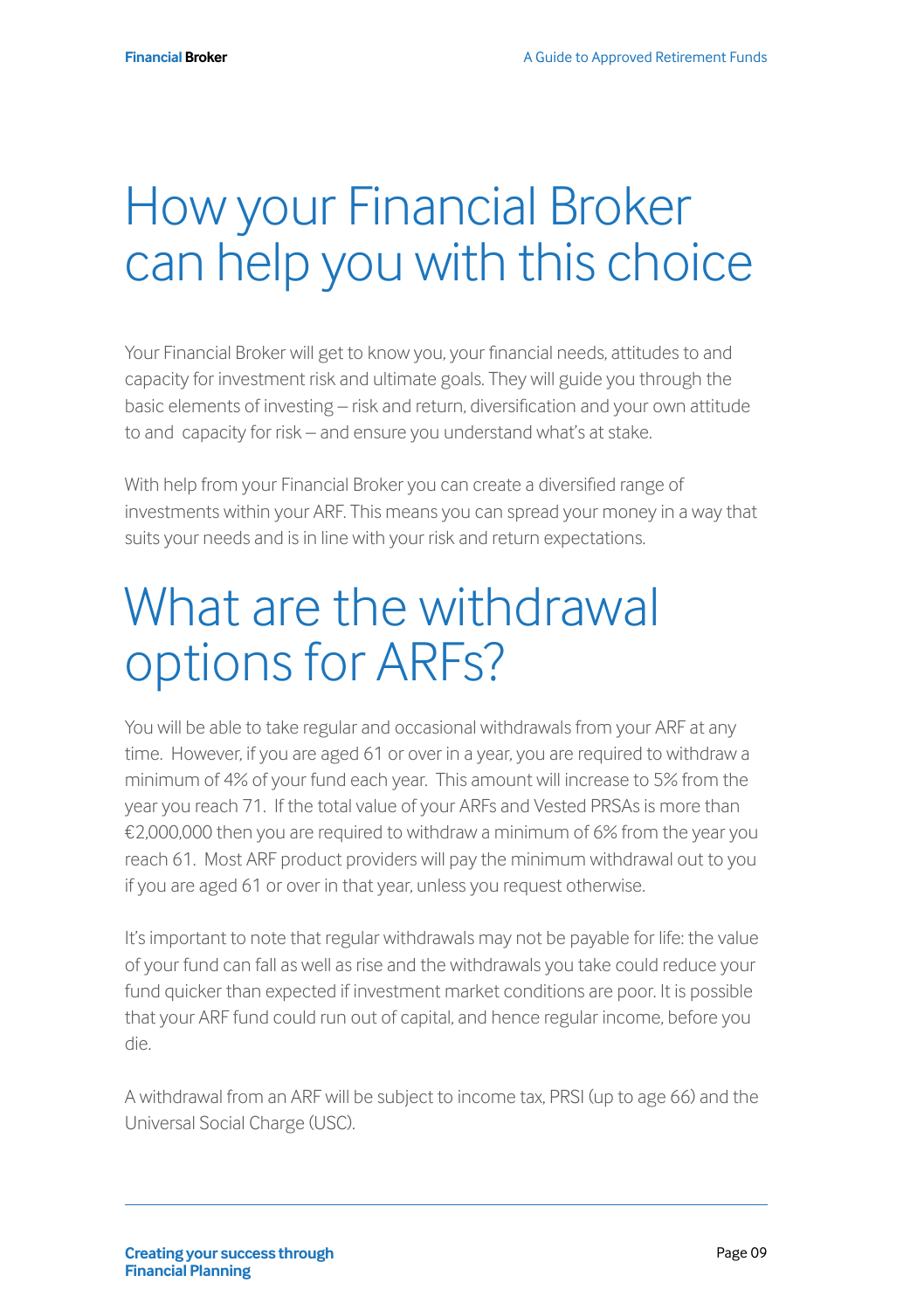#### What are the withdrawal options for AMRFs?

Withdrawals from AMRFs will be limited to 4% of the value of the fund each year. No other withdrawals are allowed from your AMRF until you can prove that you are in receipt of a guaranteed pension of €12,700 a year or until your 75th birthday at which point your AMRF becomes an ARF.

#### In making withdrawals from your ARF, you should remember the following points:

- Making regular withdrawals may reduce the value of your ARF, especially if investment returns are poor or you choose a high rate of withdrawal.
- Regular withdrawals over a long period of time could use up all of your ARF before you die, if your ARF grows at a slower rate than the rate of withdrawal.
- The higher the level of regular withdrawals you make, the higher the chances are that you will use up your ARF in your lifetime.
- If your ARF fund will provide your only, or main, source of income after you retire, you should consider investing some or all of it in an annuity in order to have a guaranteed income for life.

Your Financial Broker will be able to advise you about the impact your withdrawals could have on the value of your ARF.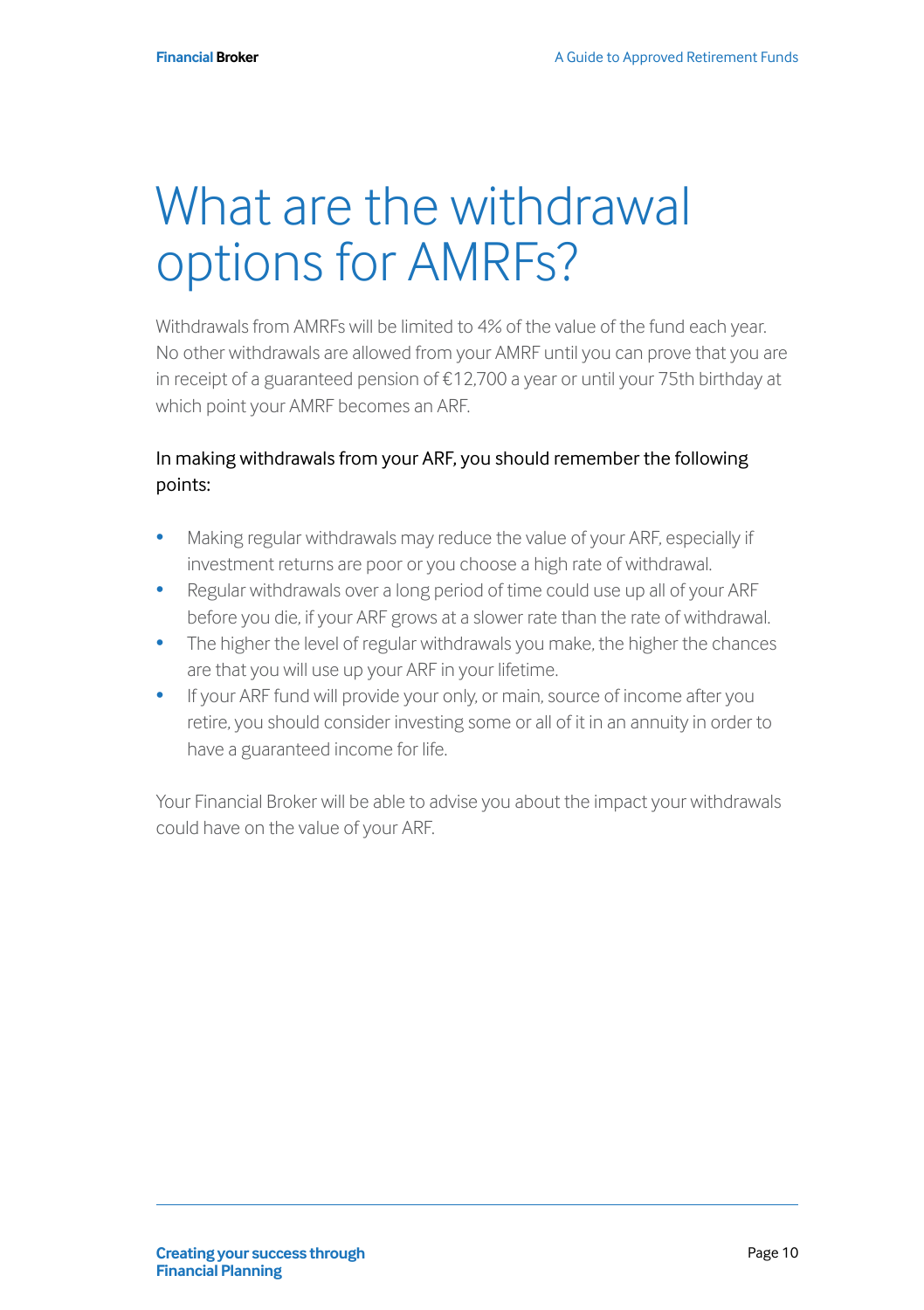#### What are the advantages and disadvantages of an ARF?

With any financial product, there are pros and cons. We've listed below the main advantages and disadvantages of an ARF, all of which your Financial Broker will be able to explain to you in more detail.

#### **Advantages**

- You are in control of your retirement fund. This could be a key factor if you are in poor health or you want to leave the balance of your fund to your dependants after you die.
- You decide when and at what rate you draw on your ARF in retirement (subject to a minimum 5% per year withdrawal from the age of 61).
- You decide when and at what rate you draw on your ARF in retirement (subject to the minimum withdrawal amount described on page 9).
- Any investment growth achieved on your ARF is tax-free; however, withdrawals from your ARF are taxable.
- If you decide that you need a secure, regular income your ARF can be used to buy an annuity at a later date. By waiting, you may be able to get a higher annuity rate for the same lump sum, as you will be older.
- Annuity rates are at historically low levels currently, so ARFs will enable you to defer the purchase if you believe rates will improve in the future.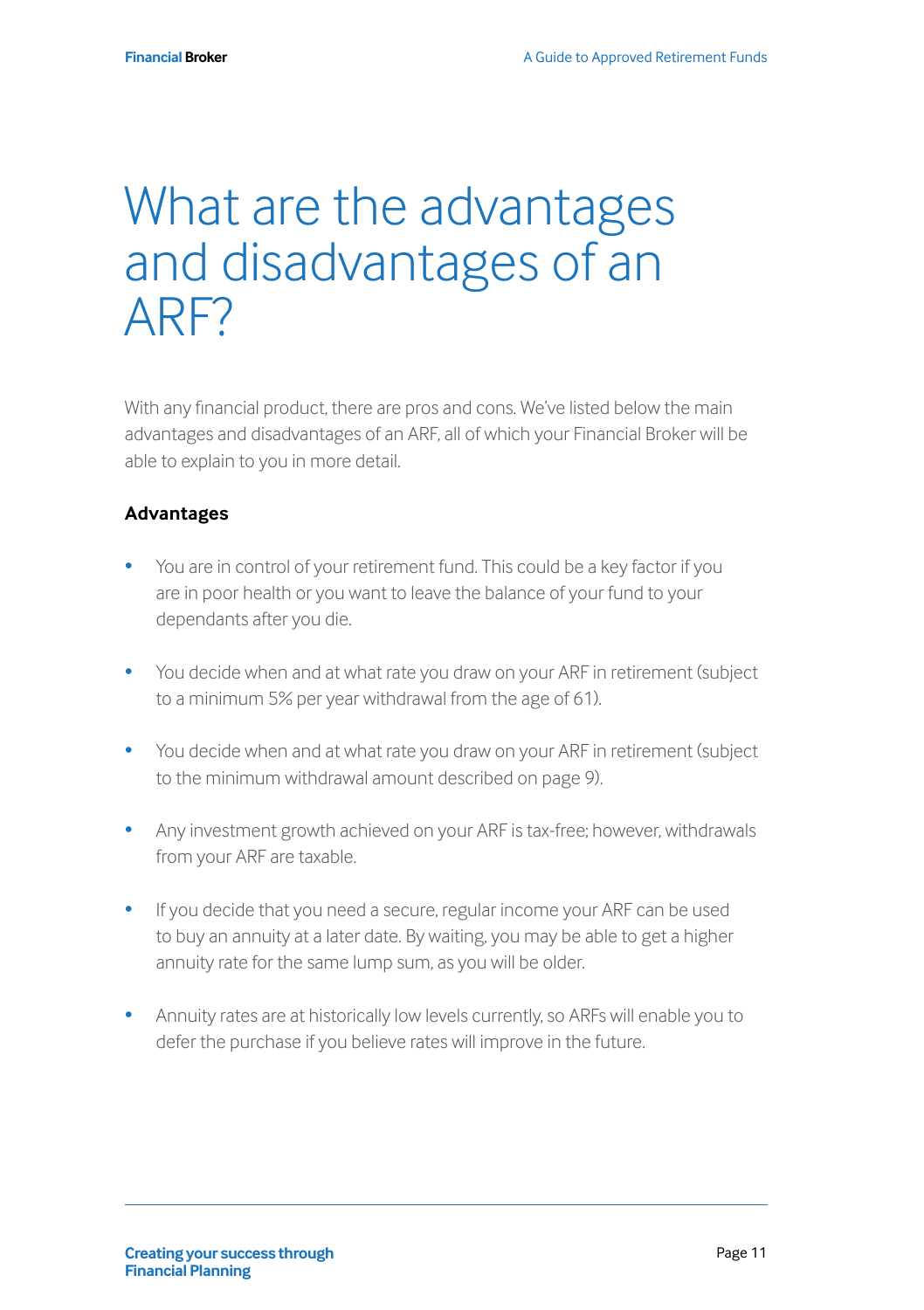What are the advanced to the advanced to the advanced to the advanced to the advanced to the advanced to the a<br>What are the advanced to the advanced to the advanced to the advanced to the advanced to the advanced to the a<br> **Financial Guidance &Choice**

#### You are in control of your retirement fund

#### **Disadvantages**

- There is no guarantee that your ARF will keep its value; the assets in which your ARF invests may not perform as well as expected and could fall in value.
- Your ARF could run out in your lifetime. This could happen for a number of reasons: you take income from your ARF at too high a rate, your ARF's investment return is less than expected, and/or you live longer than expected.
- Some ARFs have high on-going charges which reduce the value of your fund.
- If you do decide to use your ARF to buy an annuity later on, there is no guarantee you will be able to get a higher annuity rate than available today.
- You may have to pay for any ongoing investment advice about your ARF.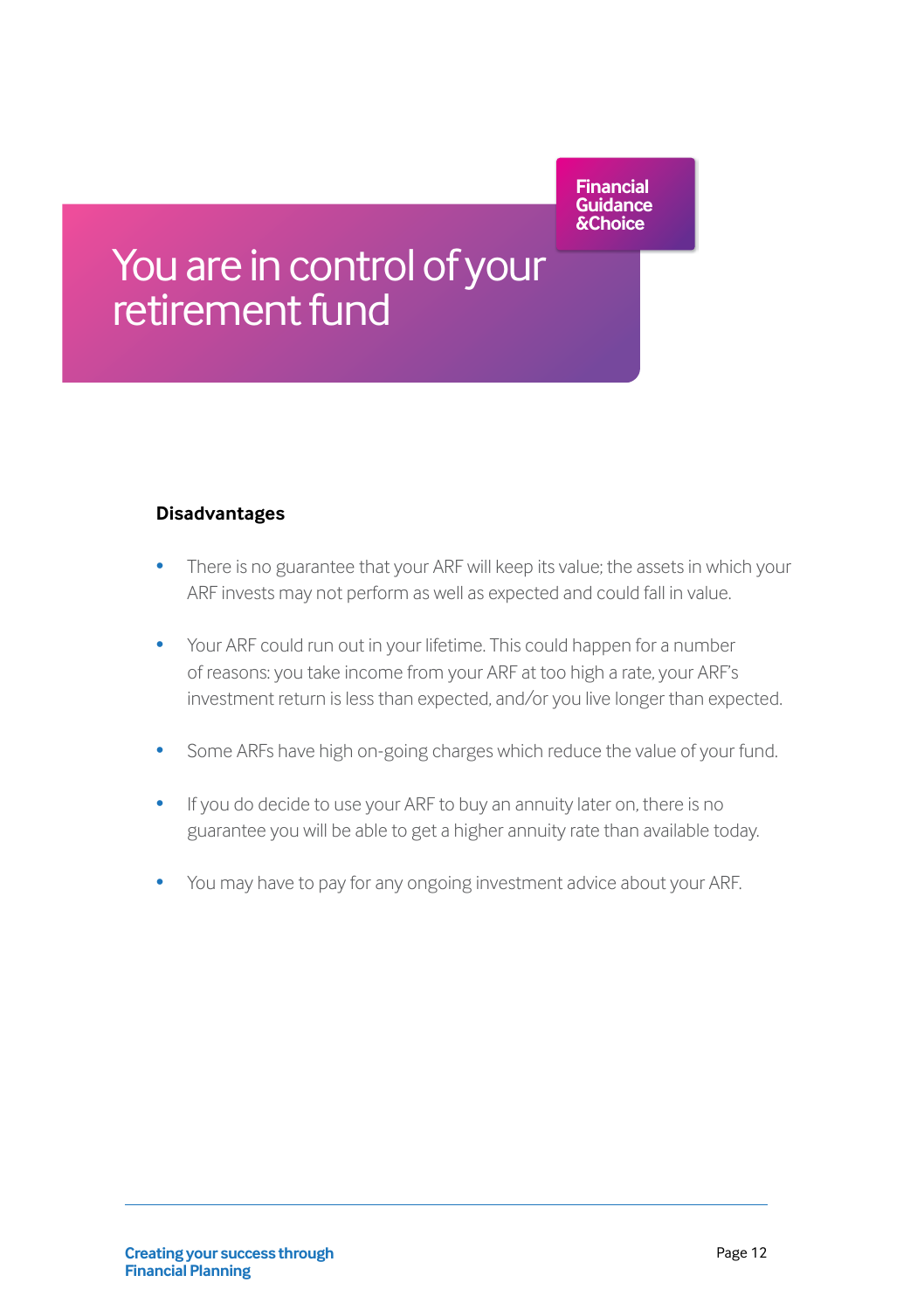

Your Financial Broker will guide you through the initial set up of your ARF

**Your Adviser For Life**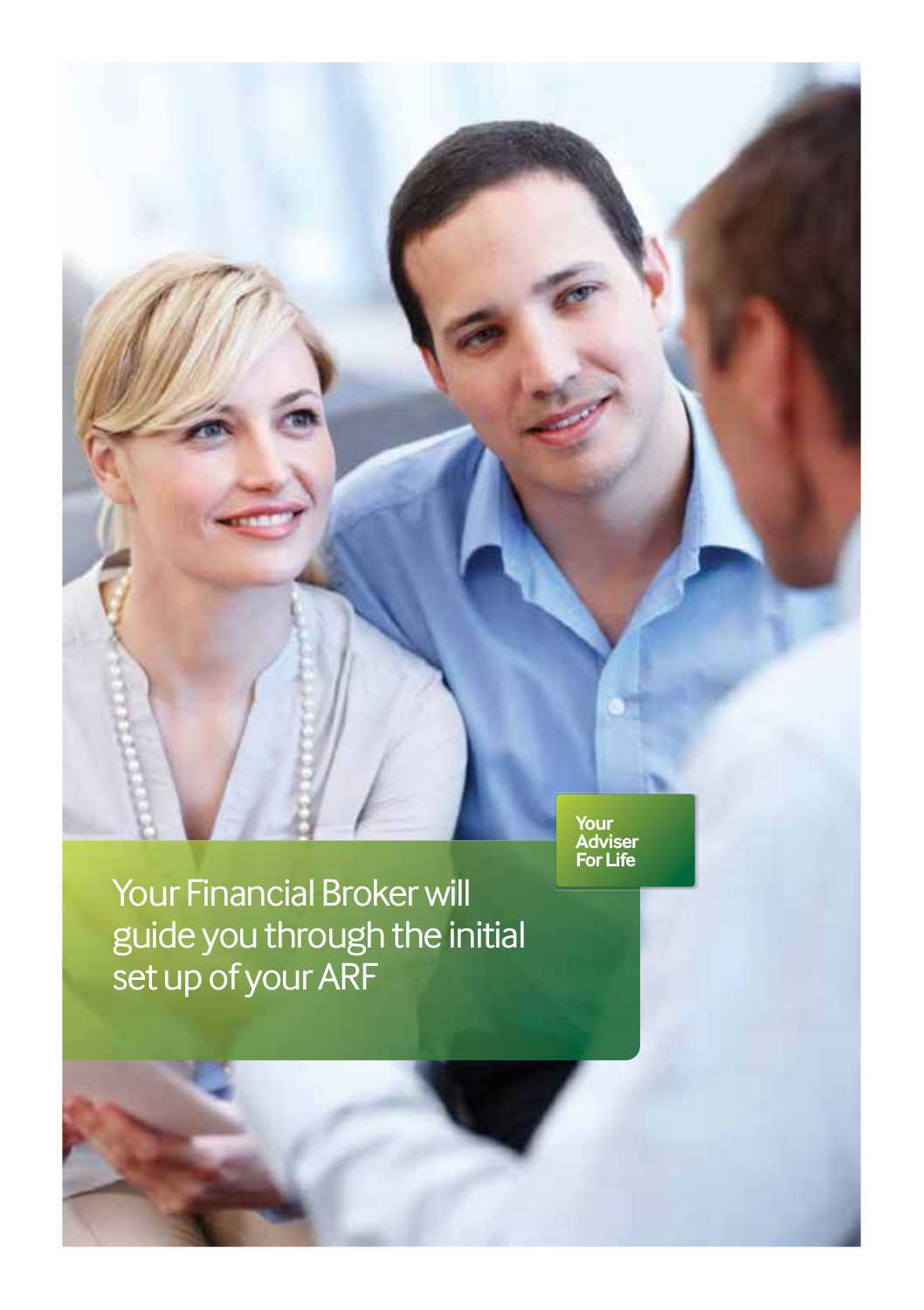#### What are the main differences between an ARF and an annuity?

The key differences between an ARF and an annuity are flexibility and risk. An annuity converts the money in your retirement fund into a guaranteed taxable income payable for your lifetime, fixed on the date you buy the annuity. However on death, there may be little or no return for your dependants.

An ARF allows you to preserve, manage and control your retirement fund. You can invest your money into suitable assets and decide how much taxable income you want to withdraw each year, subject to the minimum withdrawal once you are aged 61 or over. It does not provide any guaranteed income but any balance in your ARF on death is payable to your dependants.

#### **Annuity**

An annuity offers an income guaranteed payable for life.

There is no flexibility and no ability to make changes to your annual income, once you purchase the annuity.

You are locked into a set annuity rate fixed on the date of investment, with no potential for growth.

Income stops when you and your partner (if you have a joint life annuity) die; there is likely to be little or no payment to your dependants on death.

#### **ARF**

Your fund could run out during your lifetime, leaving you with no regular income. Your ARF does not provide a guaranteed income for life unless it invests in an annuity.

You can decide how much money you withdraw each year. (You must normally withdraw a minimum amount each year as described on page 9).

Your fund can be invested into suitable assets, which means you can benefit from potential growth in that investment. However, it is also possible that the value of your fund could drop, depending on your investment options.

You can leave any remaining funds (subject to tax) to your dependants when you die.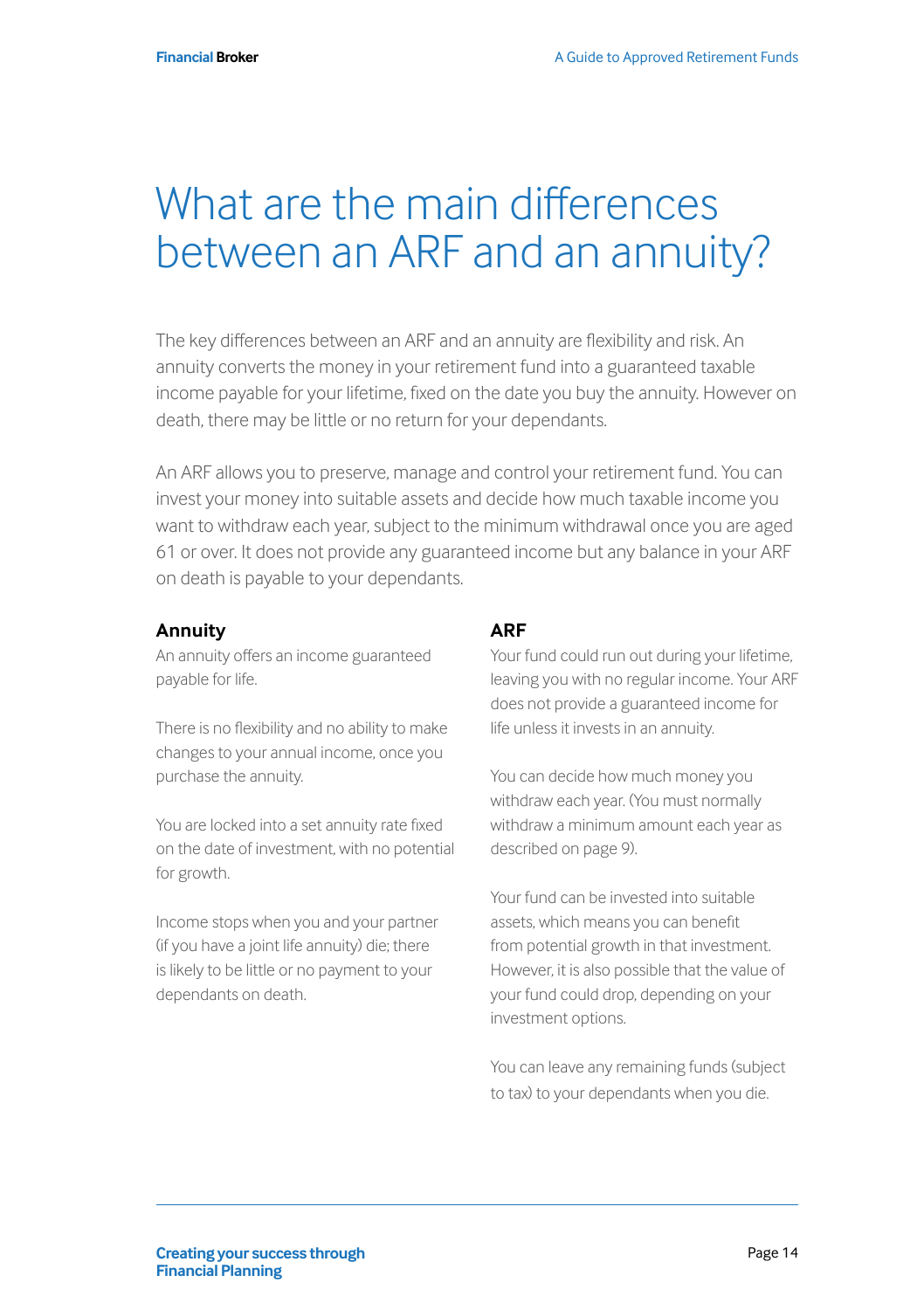#### What happens to my ARF when I die?

With an ARF, because you own your retirement fund, you are able to leave the funds to your spouse, civil partner, and/or other beneficiaries when you die.

If you leave your ARF funds to your spouse or civil partner, they can transfer the funds to an ARF in their own name and will not have to pay any income tax or capital acquisitions tax (CAT) on the transfer. Subsequent withdrawals from their ARF will be liable to income tax, PRSI (up to age 66) and USC.

However, if you leave your ARF funds to anyone else, they may have to pay income tax or CAT, depending on who they are and their circumstances. The tables below outline the tax rules that currently apply to your ARF when you die.

| Table 1: Summary of the tax rules which currently apply to post-death transfers |
|---------------------------------------------------------------------------------|
| from your ARF or AMRF set up with the proceeds of your own retirement fund.     |

| Your ARF or AMRF inherited by                                                            | <b>Income tax</b>                                                                                                       | <b>Capital Acquisitions Tax</b>                                                                                                                         |
|------------------------------------------------------------------------------------------|-------------------------------------------------------------------------------------------------------------------------|---------------------------------------------------------------------------------------------------------------------------------------------------------|
| Transfer to an ARF in the name<br>of your surviving spouse or civil<br>partner           | No.<br>PAYE is due on any future<br>withdrawals made by the surviving<br>spouse or civil partner from their<br>own ARF. | <b>No</b>                                                                                                                                               |
| Directly by your surviving spouse<br>or civil partner, i.e. not transferred<br>to an ARF | Yes.<br>Subject to PAYE and treated as<br>your taxable income in your year<br>of death.                                 | No                                                                                                                                                      |
| Your children (if 21 or over)                                                            | Yes.<br>At a fixed rate of 30%                                                                                          | <b>No</b>                                                                                                                                               |
| Your children (if under 21)                                                              | No.                                                                                                                     | Yes. CAT at 33% applies to any part<br>of the inheritance over the child's<br>available tax-free threshold amount<br>(currently a maximum of €225,000). |
| Any other person                                                                         | Yes.<br>Subject to PAYE and treated as<br>your taxable income in your year<br>of death.                                 | Yes. CAT at 33% applies to any<br>part of the net inheritance over<br>the beneficiary's available tax-free<br>threshold amount.                         |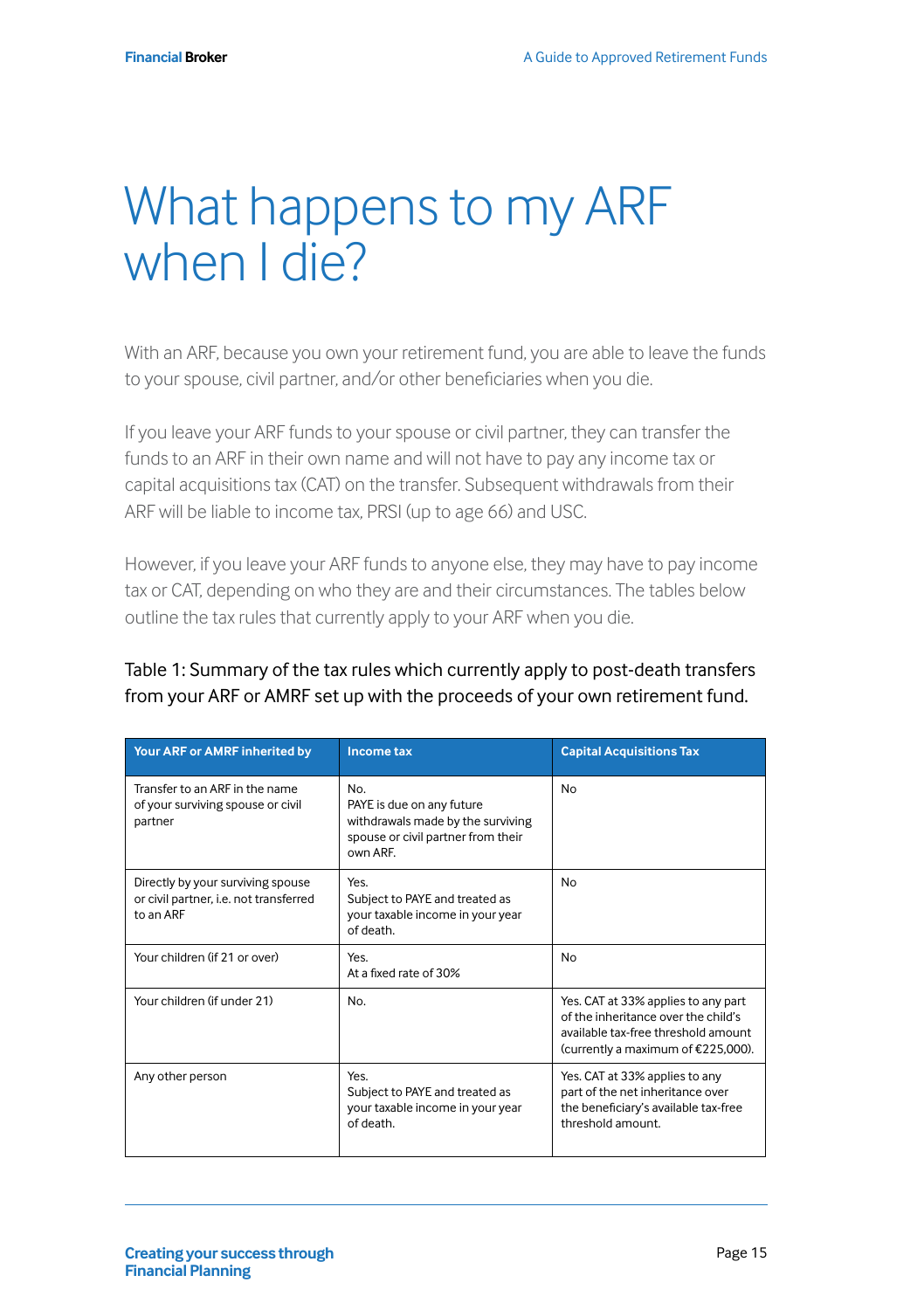Table 2: Summary of the tax rules which currently apply to post-death transfers from a 'second ARF', i.e. an ARF set up on your death by your surviving spouse or registered civil partner.

| <b>ARF or AMRF inherited by</b>                       | Income tax                  | <b>Capital Acquisitions Tax</b>                                                                                                                                                                                                                                                         |
|-------------------------------------------------------|-----------------------------|-----------------------------------------------------------------------------------------------------------------------------------------------------------------------------------------------------------------------------------------------------------------------------------------|
| Children (if under 21) of the<br>deceased ARF owner   | No.                         | Yes. CAT at 33% applies to any part<br>of the inheritance over the child's<br>available tax-free threshold amount<br>(currently a maximum of €225,000).                                                                                                                                 |
| Children (if 21 or over) of the<br>deceased ARF owner | Yes. At a fixed rate of 30% | No.                                                                                                                                                                                                                                                                                     |
| All others                                            | Yes. At a fixed rate of 30% | Yes; if being inherited by someone<br>other than your spouse or civil<br>partner.<br>For beneficiaries other than your<br>surviving spouse or civil partner, CAT<br>at 33% applies to any part of the net<br>inheritance over the beneficiary's<br>available tax-free threshold amount. |

These rules can change from year to year. Your Financial Broker will inform you of any changes to these rules, and will explain how any changes may impact you and your beneficiaries.